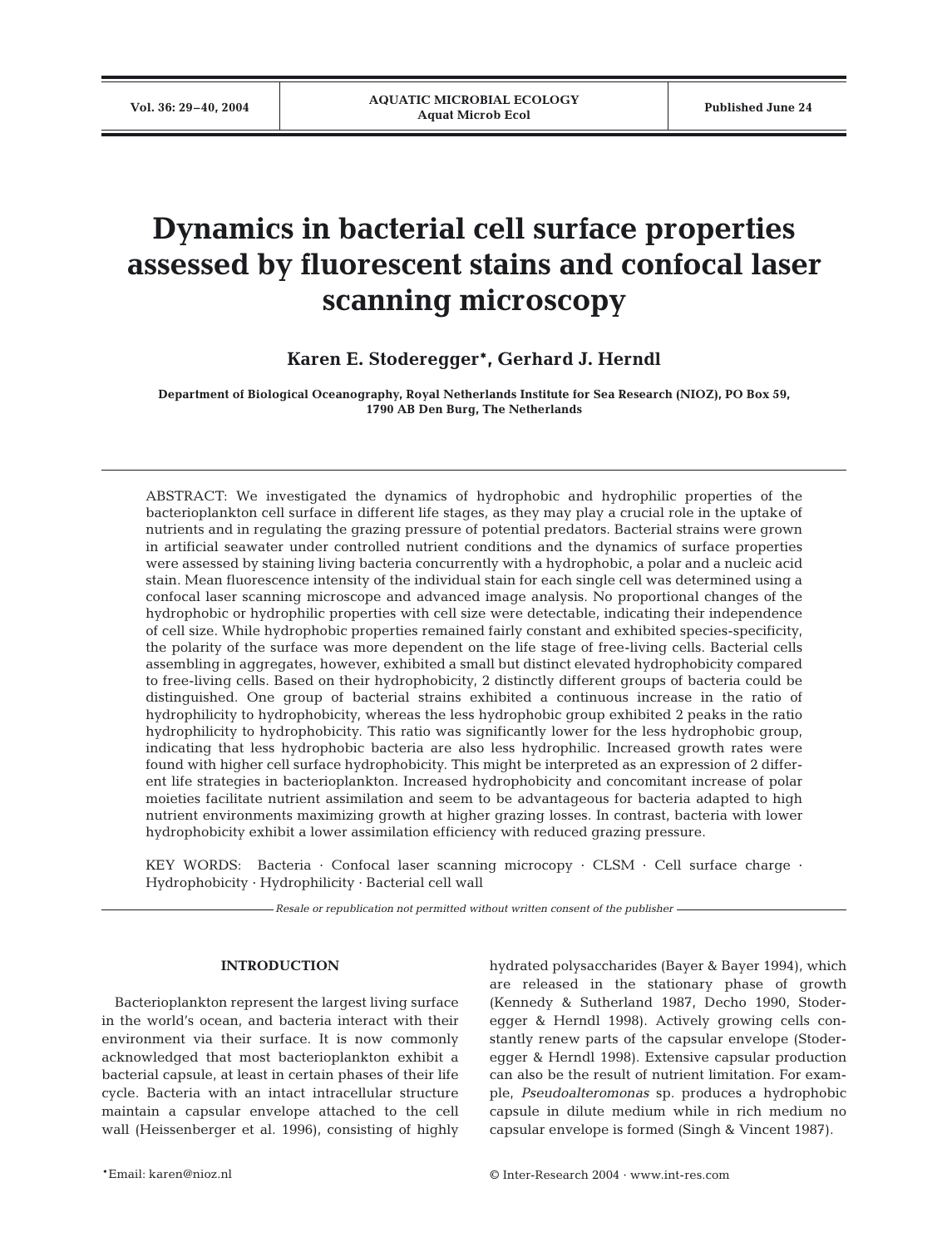The bacterial cell envelope consists of acidic mucopolysaccharides (Luft 1971). Hydrophilic sites are composed of positively charged amino groups and negatively charged carboxyl-, phosphate- and guanidyl-groups (Noda & Kanemasa 1986, Tzianabos et al. 1993). Lipids and lipopolysaccharides represent the hydrophobic sites of the bacterial cell surface. High molecular weight polysaccharides can exhibit either one hydrophobic region at one end of the polysaccharide molecule (amphiphilic polymers) or hydrophobic groups are distributed across the entire molecule (polyphilic polymers) (Neu 1996). Lipopolysaccharides are typically amphiphilic polymers in Gram-negative bacteria (Neu 1996). The bacterial polyphilic polymers are polysaccharides containing either deoxy sugars or other hydrophobic components such as acyl, methyl and similar groups. Probably the best known example of bacterial polyphilic polysaccharides are the 6-deoxy sugars fucose and rhamnose as well as *N*-acetylhexosamines (Neu 1996). However, other deoxy sugars might also be responsible for the hydrophobic character of the polysaccharides (Kenne & Lindberg 1983).

The interspecific variability of the surface properties of bacteria in natural communities and the dynamics between hydrophobicity and hydrophilicity in different life stages and nutrient conditions are still largely unknown. Meno & Fujimoto (2002) report the presence of hydrophobic capsules in 5 *Escherichia coli* strains, while strains without capsules were hydrophilic. Contrary to these findings, capsules of actively growing bacteria have also been shown to be highly hydrophilic (Rosenberg et al. 1983, Bayer & Bayer 1994). Dyar & Ordal (1948) reported lower electrophoretic mobility of exponentially growing bacterial strains while increased hydrophobicity was related to high growth rates by other authors (Malmqvist 1983, Van Loodsrecht et al. 1987). A decreasing hydrophobicity of marine bacterioplankton was reported to coincide with lower substrate availability and increasing depth of the water column (Monger et al. 1999). Büchs et al. (1988) related increased hydrophilicity to nutrient limitation and exponential growth (Lemke et al. 1995). Increased exopolymer production was found in specific bacterial strains during starvation (Dawson et al. 1981, Wrangstadh et al. 1990). A concurrent increase of hydrophobic and hydrophilic properties (Stenström & Kjelleberg 1985) facilitates particle attachment of bacteria (Fletcher & Loeb 1979, Stenström & Kjelleberg 1985). Jana et al. (2000) found significant differences in the intraspecific variability of the hydrophobicity of the cell surface in 18 marine isolates of *Pseudomonas fluorescens*.

Common techniques to measure the hydrophobic and/or hydrophilic properties such as bacterial adhesion, contact angle measurements or spectroscopy-

based methods require extensive manipulation of the cells including filtration, dehydration or centrifugation prior to analysis (Pembrey et al. 1999). These cell manipulations might modify the physicochemical properties of the specific organisms (Rosenberg & Doyle 1990, Pembrey et al. 1999).

We used a non-destructive, minimally manipulative cell surface analysis technique to determine the hydrophobic and hydrophilic moieties of marine bacteria. Using this method we relate the surface properties to other characteristics of the bacterial cell (i.e. cell size). As charge is an important property of the bacterial surface, we hypothesize that surface properties are related to the overall metabolic activity of the cell. By comparing different bacterial strains, potential interspecific differences in cell surface properties (i.e. hydrophobic and hydrophilic) were investigated and related to nutrient availability and, hence, growth conditions.

## **MATERIALS AND METHODS**

**Sample preparation and quantification of the hydrophobic and hydrophilic moieties of the bacterial cell surface.** The hydrophobic and hydrophilic parts of the bacterial cell surface were detected by applying a combination of 3 fluorescent dyes to the samples collected on the filter and subsequent confocal laser scanning microscopy (CLSM, Zeiss 510). As a polar tracer, Alexa Fluor 594 hydrazide (Molecular Probes, A-10442) was used. To stain hydrophobic regions, a stock solution of 0.25% of Dil C<sub>18</sub>(5) oil (Molecular Probes, D-307) in dimethylformamide was applied. Additionally, PicoGreen (Molecular Probes, P-7581) was used for detection of the bacterial genome. All 3 stains were stored frozen  $(-20^{\circ}C)$  in small quantities and exposure to light was avoided during handling. Prior to applying the dyes to the bacterial samples, the aliquots of the stock solutions were brought to room temperature. For each filtered sample, a working solution of 300 µl distilled water with 1.5 µl of each of the stock solutions of the 3 stains added was prepared and thoroughly vortexed. Depending on the expected abundance of the bacteria, 0.5 to 20 ml of sample was filtered onto 0.2 µm Anodisc membrane filters (Whatman, 25 mm diameter) and rinsed with 0.5 ml of distilled water to remove salts. Then, the working solution was applied and the sample was left in the dark for 15 min. Subsequently, the sample was rinsed again twice with 0.5 ml of distilled water. The filter was transferred to a glass slide, embedded in immersion oil (Citifluor, AF1) and covered with a cover slip. Within 2 h, the stained sample was examined under the CLSM. Multitrack laser scanning (frame mode) was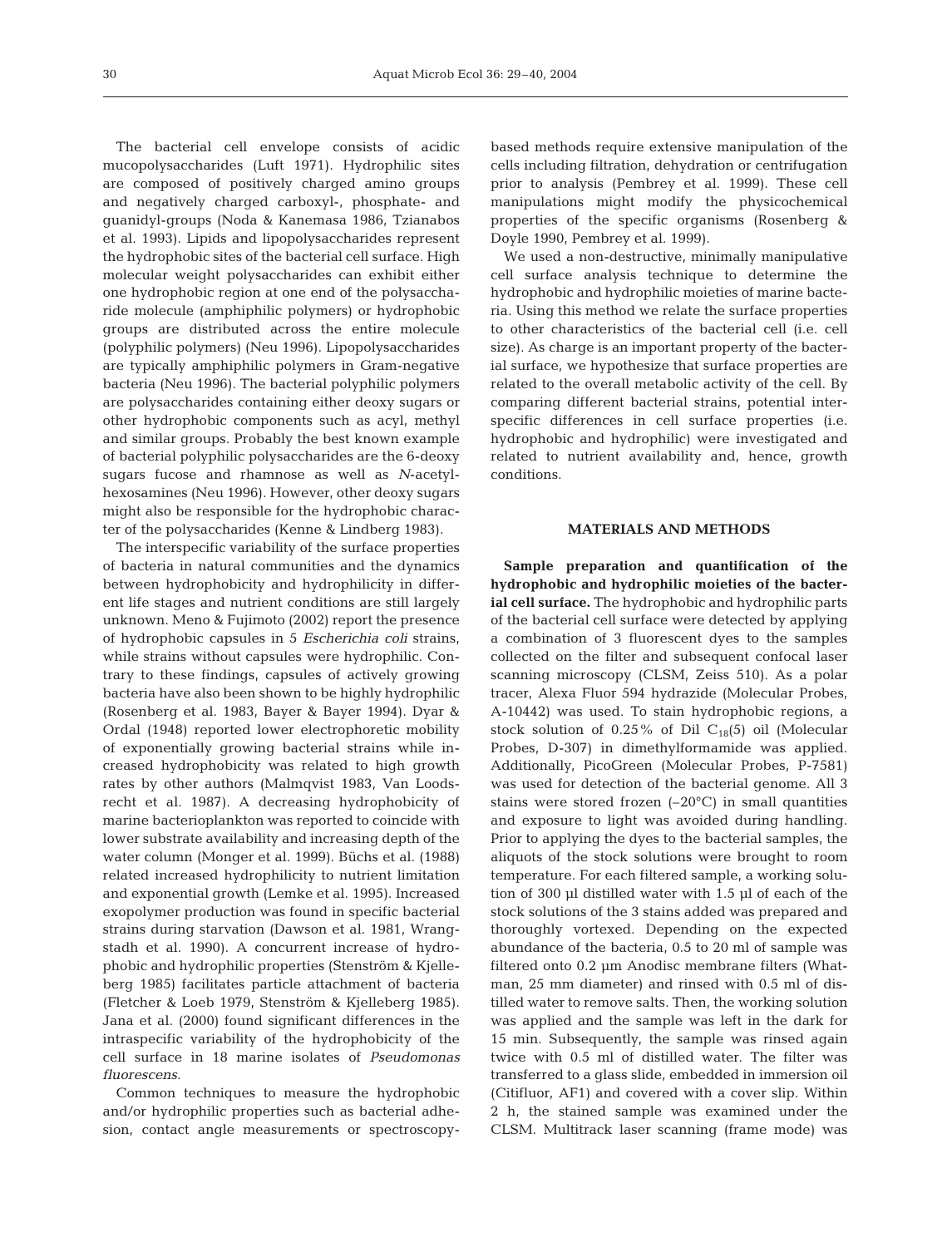used to avoid fluorescence overlapping and a Plan-Neofluar  $100 \times 1.3$  oil objective for image acquisition. For the detection of the PicoGreen-stained cells, an Argon laser (488 nm wavelength) was used and signal detection was achieved using a BP 505–530 filter. For AlexaFluor 594, the HeliumNeon-1 laser (543 nm) and BP 585–615 filter were applied and for Dil  $C_{18}(5)$  the HeliumNeon-2 laser (633 nm) and the LP 650 filter.

For the different experimental setups, detector and amplitude gain and amplitude offset were adjusted once and the laser intensities standardized as described below. Therefore, for each experiment, only the laser intensities were re-adjusted for each image to ensure that the gray-scale of the images never exceeded 256 (image depth: 8 Bit).

For image analysis, the Zeiss KS 300 software package was used. On the combined 3-channel image, the area of each individual bacterial cell was determined and, subsequently, the threshold levels for the 3 channels were adjusted globally for this area according to Sieracki et al. (1985). Visual threshold determinations with standard beads revealed that the bead size we obtained was only slightly larger than that specified by the manufacturer (see 'Discussion'). The images were checked for detected cells and eventually corrected by excluding particles or adding cells originally not detected by the channel settings. The total area resulting from the 3 different stains in the combined image as well as the areas detected by the 3 channels and the mean fluorescence intensity for each of the 3 channels were determined. The mean fluorescence intensity of the specific stain represents the average fluorescence covering the specific area normalized to 100% laser intensity. Per sample, a total of 15 images (10 to 30 bacteria per image) was taken.

The hydrophobic and hydrophilic properties of individual cells are expressed as  $IND_{prop}$ . This index relates the area of the hydrophobic or hydrophilic property to its mean fluorescence intensity. It was calculated for each property separately and 'prop' stands for hydrophilic or hydrophobic property of the individual bacterial cell.  $IND_{prop}$  was calculated as follows:

$$
IND_{prop} = (D_{prop}/D_{prop,ave}) \times AR_{prop}
$$
 (1)

where  $D_{prop}$  and  $AR_{prop}$  are the mean fluorescence intensity and the specific area (expressed as percentage of total area) of the individual cell, respectively, and  $D_{\text{prop,ave}}$  is the mean fluorescence intensity of all the cells examined on the filters. As fluorescence intensity is not an absolute value, we standardized the laser intensity to the average fluorescence of the analyzed bacteria to become independent of the applied lasers and to be able to compare the variation of fluorescence intensities of the different stains. As different beads were used for standardization of the lasers and

the fluorescence intensity of the beads was not always similar to the fluorescence intensity of the bacterial strains, a standardization with microspheres would have made it impossible to compare different lasers and, consequently, staining properties.

To include cells lacking fluorescence indicative for a specific property (i.e. hydrophobic and hydrophilic) in the assessment of the total bacterial community, we calculated:

$$
COM_{prop} = (IND_{prop,ave} \times N_{prop})/N_{tot}
$$
 (2)

where  $N_{\text{prop}}$  is the number of bacteria exhibiting the specific property and  $N_{tot}$  is the total number of bacteria at a specific time point during growth in the batch cultures (see below). IND<sub>prop,ave</sub> is the average value of INDprop at this time point for the bacterial strain derived from Eq. (1). A  $COM_{prop}$  of 100 would therefore indicate a community where the whole area of the individual cells is occupied by the specific property (i.e. hydrophobic or hydrophilic) exhibiting the average of the mean fluorescence intensity per cell.

Additionally, the ratio between hydrophilic and hydrophobic properties (ratiophil:phob) was calculated by:

$$
ratio_{phil:phob} = COM_{hydrophilic}/COM_{hydrophobic}
$$
 (3)

**Standard preparation.** The stability of the laser over time and the linearity of the fluorescence signal with increasing laser intensity was checked with standard fluorescent beads (InSpeck,  $\Phi = 2.5$  µm, 0.3% relative fluorescence, Molecular Probes, I-7219, I-7224, I-7225). These fluorescent beads were tested under the specific CLSM settings at the beginning and at about half way through the analysis using the single track option from the lowest (min. gray scale >20) to the highest possible laser intensity (max. gray scale 256). For the Argon laser (488 nm), InSpeck Green (excitation/emmission [Ex/Em]: 505/515 nm), for the HeliumNeon-1 laser (543 nm) InSpeck Red (Ex/Em: 580/605 nm), and for the HeliumNeon-2 laser (633 nm) InSpeck Deep Red (Ex/Em: 633/660 nm) were used. For the 4 different settings, the correlation coefficients of the linear regression for the 3 different standard fluorescent beads varied between  $r^2 = 0.93$  and 0.99 (n = 219 to 629).

**Experimental setup to follow changes of the surface properties of bacteria over time.** To determine the interspecific variability of bacterial surface properties, 6 Gram-negative marine strains (*Pseudoalteromonas caragenovora* isolated from marine snow collected in the Adriatic Sea, *Rhodobacter azotoformans* isolated from the North Sea, *Vibrio viscosus* from the North Atlantic, *Pseudoalteromonas* sp. ANG.ro2 from the South Atlantic, *Alteromonas atlantica*, and *Pseudomonas libaniensis*) as well as and 1 Gram-positive strain (*Arthrobacter agilis*) were used. The strains were partially sequenced in our laboratory, and were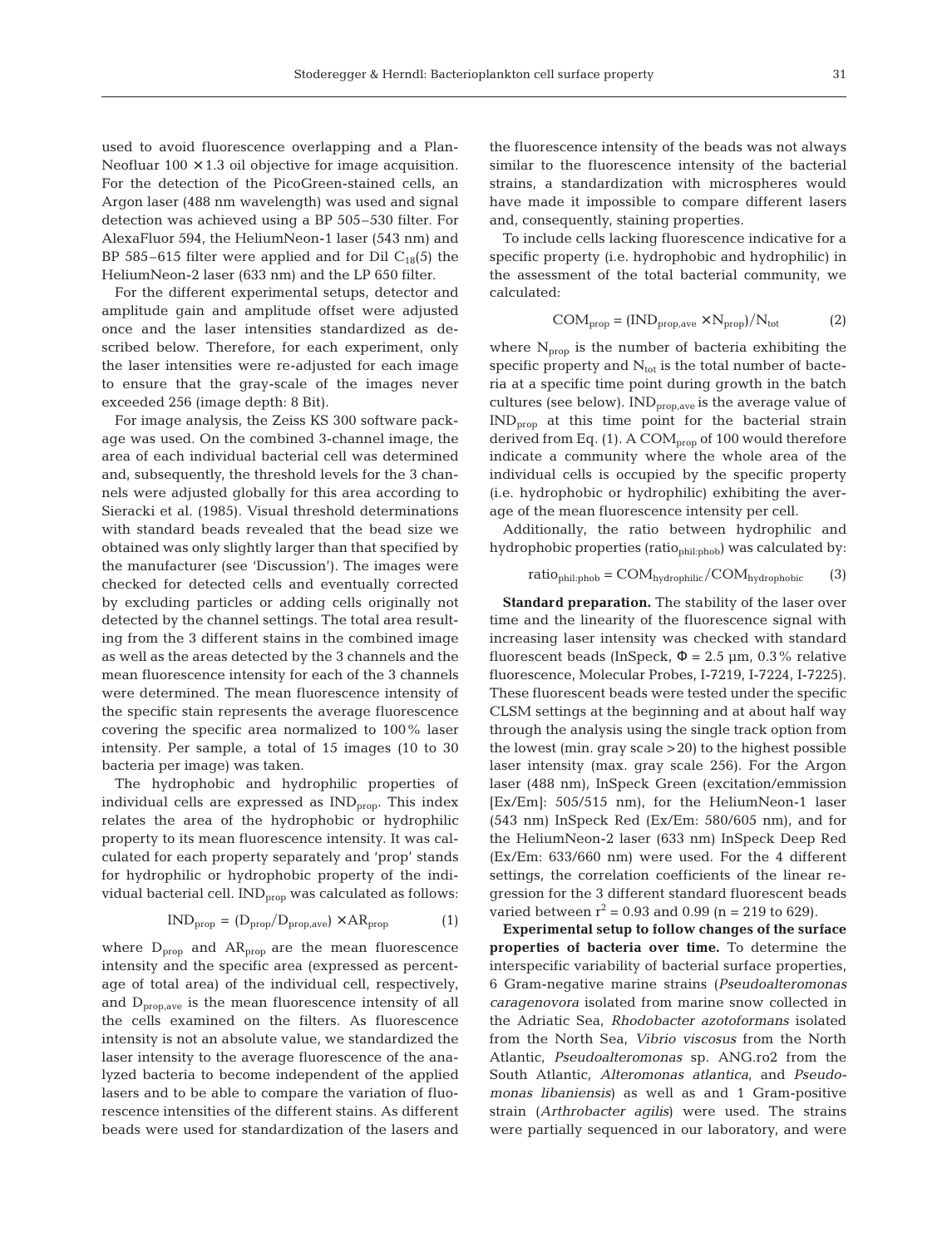cultured in ZoBell 2216 broth (5 g of peptone, 1 g of yeast extract, 1 l of sterilized artificial seawater). A total of 3 experiments per strain was performed. Additionally, 1 experiment under phosphorus limitation was done with the strains *A. agilis*, *Pseudoalteromonas* sp. ANG.ro2 and *P. caragenovora*. To 1 l of artificial seawater, 100 µM C of glucose-D (final conc.), 10 µM N in the form of  $\rm NH_4^+Cl^-$  and 1 µM P as  $\rm NaH_2PO_4^{3-}$  were added to obtain a final C:N:P ratio of 100:10:1 for the nutrient-replete cultures. For the P-limited cultures, 100  $\mu$ M C (final conc.) of glucose-D and 10  $\mu$ M N in the form of NH<sub>4</sub><sup>+</sup>Cl<sup>–</sup> were added. About 2 to  $3 \times 10^6$  cells were added as inoculum. Bacteria were allowed to grow at 18°C in the dark until the senescent phase was reached (after about 1 wk) and samples were taken daily to determine the hydrophobic and hydrophilic properties of individual bacterial cells during growth of the culture. The sample volume was adjusted to collect 1 to  $3 \times 10^6$  bacteria per filter. Bacterial abundance was determined by fixing 1 to 10 ml of sample with formaldehyde (2% final conc.) and staining with DAPI (Porter & Feig 1980). Subsequently, the sample was filtered onto a black polycarbonate filter (Millipore, 0.2 pore size) and enumerated under an epifluorescence microscope (Zeiss, Axioplan). Bacterial abundance was determined at a magnification of 1250× and a minimum of 300 bacteria was counted per filter.

## **RESULTS**

# **Evaluation of the method used to discriminate hydrophobic from hydrophilic parts of the bacterial cell surface**

Cells of cultured strains (Fig. 1A) were usually much larger than cells of natural bacterial communities (Fig. 1B). Below, only results from strains are presented. The surface properties of natural bacterioplankton communities will be presented in a subsequent paper (Stoderegger & Herndl unpubl.). Hydrophilic areas were usually smaller than hydrophobic areas, and nonhydrophilic cells were encountered more frequently than non-hydrophobic cells. This is probably due to the fact that the hydrophobic stain binds to the lipid bilayer of the cell wall, the lipopolysaccharides of the outer membrane and the capsule, while the hydrophilic stain targets only the latter 2 surface moieties. Cells not stained by PicoGreen are probably 'ghost cells' lacking a stainable genome (see Fig. 1A,B). Cells were usually stainable with at least 2 dyes.

Fig. 1C–K shows a scan through different focus planes (*z*-scan). It is obvious that there is no overlap between the channels used to detect the different stains as some highly hydrophobic bacteria hardly exhibited hydrophilic and genome properties during the scan through the focus planes (compare Fig. 1A and B). One bacterium depicted in Fig. 1C–K showed 3 hydrophobic 'hot spots', which were not detectable in the other channels used to assess the hydrophilic and genome properties. Scanning along the *z*-axis was not done routinely, however, due to the rapid fading of the stains and the time-consuming data acquisition and manipulation. The plane usually taken for measurements is shown in Fig. 1G, i.e. the image with the most distinct cell boundaries determined by visual examination.

## **Interspecific variability of individual surface properties of the bacterial cell**

To determine the interspecific variability of the cell surface properties, the data collected from the 3 replicate experiments per strain were pooled. The mean strain-specific values for the different properties were determined (Fig. 2) and related to each other and to cell size (Table 1). Overall, about 80  $\pm$  5% of all the cells of the different strains used in these experiments were detected by PicoGreen, only *Pseudoalteromonas caragenovora* lacked stainable DNA more often (61% detectable with PicoGreen). About 88  $\pm$  9.4 and 64  $\pm$ 17.1% of all the cells from the different strains showed hydrophobic and hydrophilic moieties, respectively (Fig. 2A). For all bacterial cells analyzed, the standard deviation for the cell size was 64% of the mean, for the hydrophilic property 71%, and for the hydrophobic and genome property it was 27 and 30%, respectively. The standard deviation for hydrophilic and hydrophobic mean fluorescence intensities was 32 and 33% of the mean, respectively. The equivalent spherical diameter (ESD), calculated from the total cell size,

Fig. 1. Visualization of bacterial cells stained with the different fluorescence tracers to assess hydrophobic and hydrophilic properties of the cell surface by confocal laser scanning microscopy. (A) and (B) are divided into 4 parts representing the 3 channels and the composite image. Hydrophobic properties are displayed in red (upper left), hydrophilic properties in yellow (lower left), the genome properties in green (upper right), and the composite image is also shown (lower right). Red arrows indicate hydrophobic, yellow arrows hydrophilic and green arrows genome areas of the cell. White arrows show cells stained with all 3 tracers. Typical examples are shown in (A) for a bacterial strain (*Pseudoalteromonas* sp. ANG.ro2), in (B) for a natural bacterial community collected from the coastal North Sea in April 2002, and in (C–K) a *z*-scan of *Pseudoalteromonas* sp. ANG.ro2 is shown (*z*-slice: 0.4  $\mu$ m). Magnification:  $3000 \times (A,B)$  and  $8000 \times (C-K)$ . Scale bars = 2  $\mu$ m (A,B) and 5  $\mu$ m (C–K)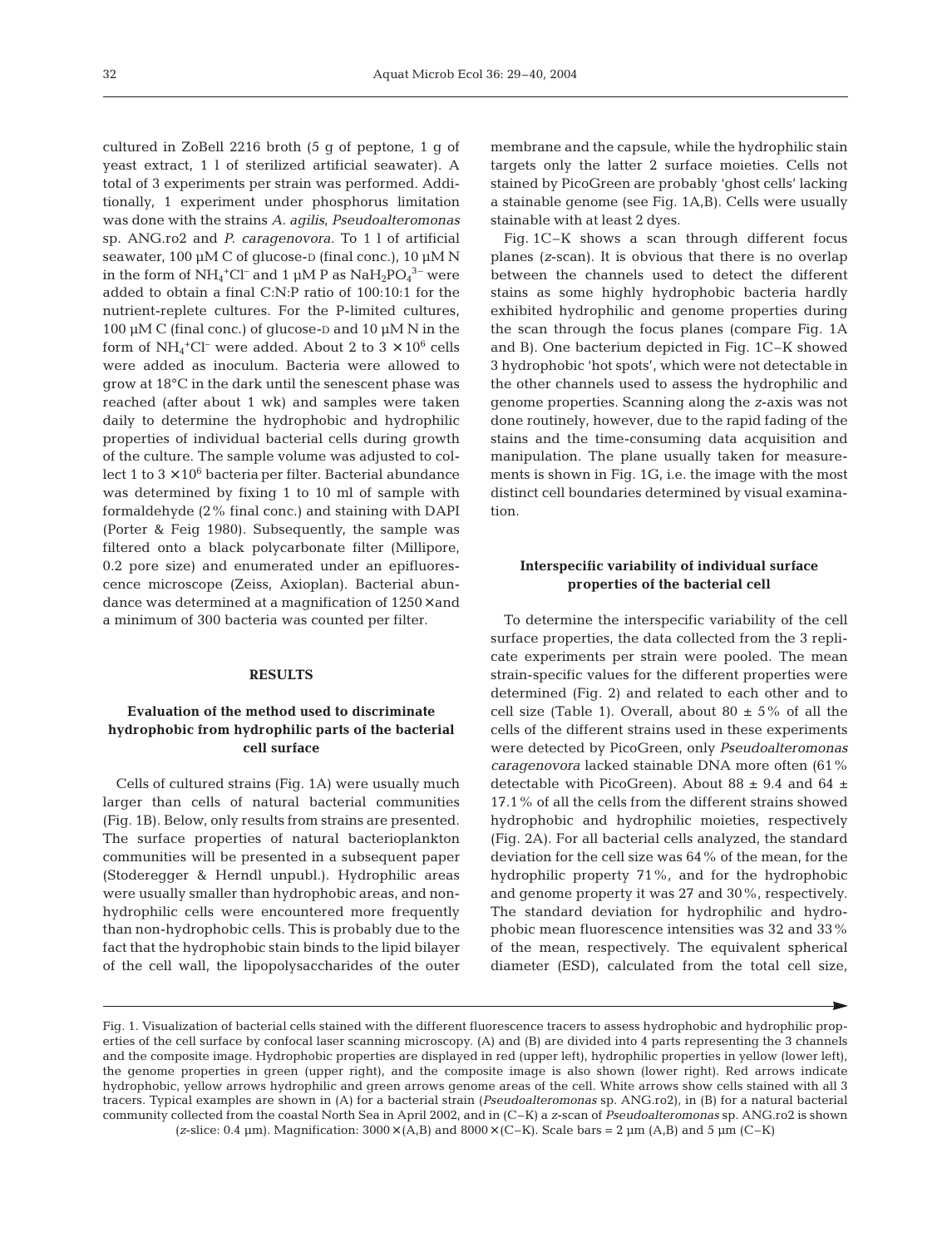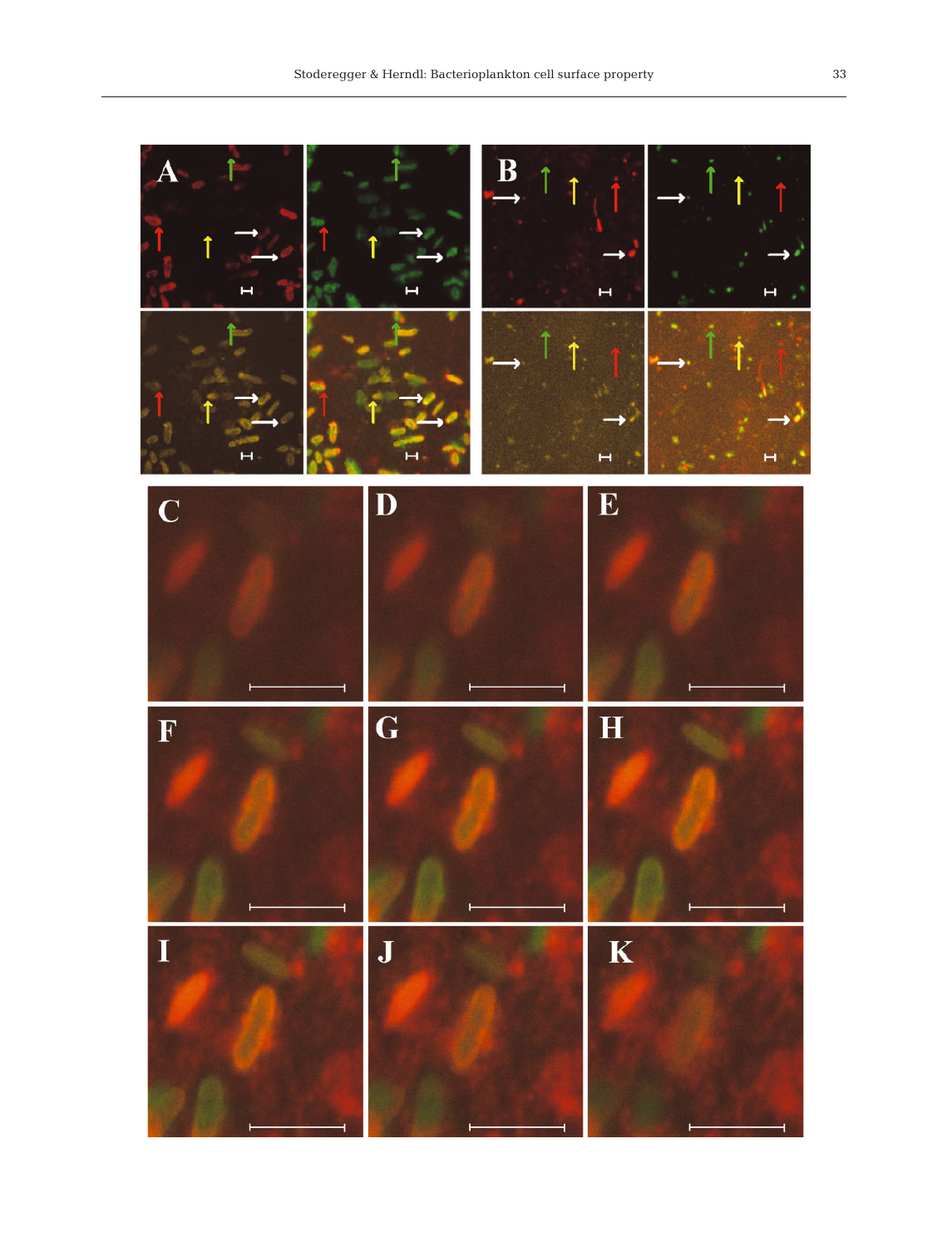

Fig. 2. Hydrophobic, hydrophilic and genome properties of individual bacterial strains averaged over the growth phase in batch cultures. (A) Percentage of cell number exhibiting the specific property (i.e. genome, hydrophobic or hydrophilic) and the total number of bacterial cells per strain analyzed are given (total number of cells analyzed per property, i.e. hydrophobic or hydrophilic, ranged from 2139 to 6097). (B) Average percentage of the area covered by a property (i.e. genome, hydrophilic and hydrophobic) in relation to the total area and, for comparison, the average diameter of the total area for all the cells of the specific strains (open circles) are given. (C) Average of the mean specific fluorescence intensity per property is shown; 1-sided error bars indicate the positive standard deviation for the hydrophobic and the negative standard deviation for the hydrophilic property. N: number of counts; AR: area; INT: mean fluorescence intensity. Bacterial strains: Aa, *Arthrobacter agilis*; Pc, *Pseudoalteromonas caragenovora*; Ps, *Pseudoalteromonas* sp. ANG.ro2; Ra, *Rhodobacter azotoformans*; Vv, *Vibrio viscosus*; Ala, *Alteromonas atlantica*; Pl, *Pseudomonas libaniensis*; lim, phosphorus limited

ranged between 1.16 and 1.81 µm for the different bacterial strains (Fig. 2B). For Gram-negative strains, the ESD was significantly higher in the P-limited cultures than in the nutrient-replete cultures and was  $1.81 \pm 1.35$  and  $1.36 \pm$ 1.09 µm, respectively, for *P. caragenovora* and 1.7 ± 1.36 and 1.61 ± 1.26 µm for *Pseudoalteromonas* sp. (Fig. 2B, 2-group *t*-test, both  $p < 0.01$ ,  $n = 4660$ and 2139 for *P. caragenovora* and n = 5448 and 2622 for *Pseudoalteromonas* sp.). In contrast, the Gram-positive strain *Arthrobacter agilis* exhibited an ESD of  $1.40 \pm 1.17$  and  $1.32 \pm 1.04$  µm for P-limited and balanced nutrient regimes, respectively (Fig. 2B, 2-group *t*-test, both p < 0.01, n = 3761 and 4155). *Rhodobacter azotoformans* was, on average, the smallest among all the bacterial strains examined, with an ESD of  $1.16 \pm 0.95$  µm (Fig. 2B). The ESD of the bacterial strains was significantly different from each other, except for *Pseudomonas libaniensis* and *Pseudoalteromonas* sp. under P-limited conditions (2-group *t*-test, p > 0.01, n = 5210 and 2622). Pooling all the strains, the genome covered, on average,  $66 \pm 9\%$ of the total cell area, with highest values for *P. caragenovora* (84%) and lowest values for *Pseudoalteromonas* sp. (54%, Fig. 2B). On average, the hydrophobic property covered  $79 \pm 5\%$ (between 90% for *P. libaniensis* and 74% for *Pseudoalteromonas* sp.) of the total cell area (Fig. 2B). The hydrophilic area covered  $43 \pm 11\%$  (range: 60% for *R. azotoformans* and 30% for *Vibrio viscosus*, Fig. 2B). Compared to the other strains, the Gram-positive strain (*A. agilis)* showed highest genome mean fluorescence intensity, while hydrophobic and hydrophilic properties exhibited the lowest fluorescence intensities of all the strains tested (Fig. 2C). The genome mean fluorescence intensities for the 2 P-limited Gram-negative strains were lower than for the corresponding non-limited strains. The same pattern was detectable for the hydrophobic mean fluorescence intensities for these cultures, but not for the hydrophilic mean fluorescence intensities (Fig. 2C). Genome mean fluorescence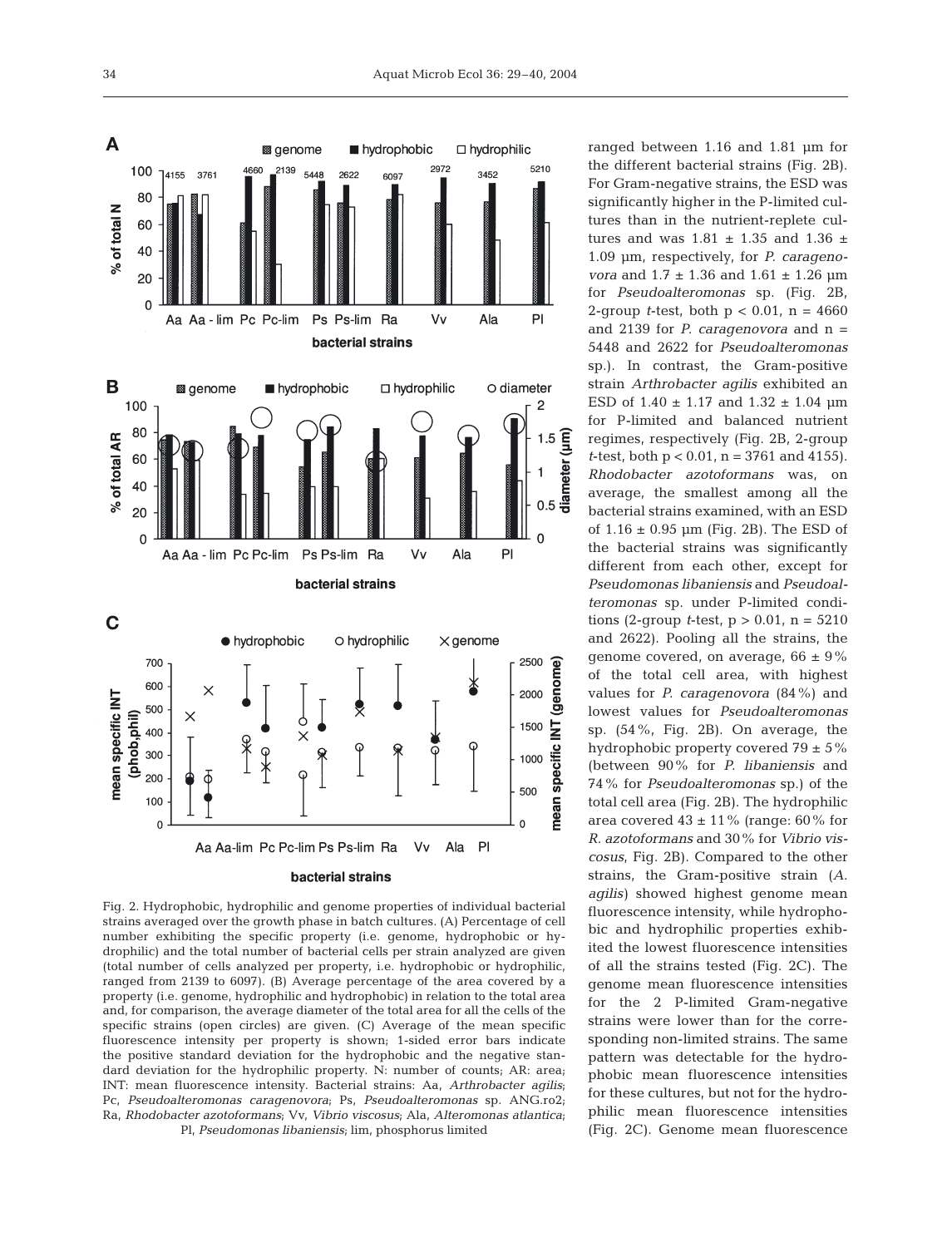35

Table 1. Correlation analysis between the specific total cell area and the specific moieties. The increase of the slopes (*k)* of the different bacterial species for the pooled data sets is given. (A) The slope (*k)* between the total cell area (cell AR) and the area and the intensity of the specific moieties. (B) The slope (*k)* between the area and the mean fluorescence intensity of the specific moiety. PHOB: hydrophobic; PHIL: hydrophilic; DNA: genome; AR: area; INT: mean fluorescence intensity. All the significance levels are  $p < 0.01$ , ns: not significant. **Bold** values:  $r^2 > 0.5$ ; **bold** values with  $\cdot : 0.5 > r^2 > 0.4$ . Aa: *Arthrobacter agilis*; Pc: *Pseudoalteromonas caragenovora*; Ps: *Pseudoalteromonas* sp. ANG.ro2; Ra: *Rhodobacter azotoformans*; Vv: *Vibrio viscosus*; Ala: *Alteromonas atlantica*; Pl: *Pseudomonas libaniensis*; lim: phosphorus limited

| (A) Cell AR    | Ps-lim | Aa-lim  | P <sub>C</sub> | Ps      | Ala    | Aa      | P <sub>l</sub> | Vv      | Ra      | Pc-lim         |
|----------------|--------|---------|----------------|---------|--------|---------|----------------|---------|---------|----------------|
| PHOB AR        | 0.77   | 0.79    | 0.73           | 0.77    | 0.64   | 0.72    | 0.87           | 0.72    | 0.78    | 0.7            |
| PHIL AR        | 0.21   | $0.50*$ | $0.36*$        | $0.26*$ | 0.66   | $0.34*$ | $0.23*$        | 0.13    | $0.41*$ | 0.22           |
| DNA AR         | 0.8    | 0.75    | 0.64           | 0.70    | 0.72   | 0.75    | 0.58           | $0.39*$ | $0.52*$ | 0.63           |
| PHOB INT       | 47.9   | 36.3    | $-20$          | 41.1    | 8.04   | 16.8    | 98.3           | 47.0    | 78.1    | 51             |
| PHIL INT       | 41.4   | 17.9    | $-50$          | 59.1    | 12.2   | 7.12    | 26.7           | $-12$   | 23.3    | $-16$          |
| <b>DNA INT</b> | $-186$ | $-9.1$  | 37.1           | $-103$  | $-130$ | $-92$   | 214            | 332     | 156     | 159            |
| $(B)$ AR-INT   | Ps-lim | Aa-lim  | Pc-lim         | Ps      | Ala    | Aa      | P <sub>1</sub> | Vv      | Ra      | P <sub>C</sub> |
| PHOB           | 57.6   | 56.4    | 58.2           | 55.9    | 21.1   | 34.2    | 115            | 47.7    | 97.1    | $-367*$        |
| <b>PHIL</b>    | 32.3   | ns      | ns             | $-23$   | 38.7   | $-11$   | ns             | 103     | $-19$   | $-28$          |
| <b>DNA</b>     | $-237$ | $-87.3$ | $-41*$         | $-299$  | $-219$ | $-151$  | 379            | 98.6    | 80.5    | $-154$         |

intensity was not significantly different between *P. caragenovora* and *V. viscosus* and between *Pseudoalteromonas* sp. and *Alteromonas atlantica* (2-group *t*-test, p > 0.01, n = 4660, 2972, 5448, and 4155 for *P. caragenovora*, *V. viscosus*, *Pseudoalteromonas* sp., and *A. atlantica*, respectively). Hydrophobic mean fluorescence intensities were similar for *V. viscosus* and *R. azotoformans* (2-group *t*-test, p > 0.01, n = 2972, 6097). All the other strains were significantly different from each other for genome and hydrophobic intensities (2-group *t*-test, p < 0.01). No interspecific differences in the hydrophilic mean fluorescence intensities were detectable (Fig. 2C).

With increasing cell size, the genome area as well as the hydrophobic and the hydrophilic areas increased. This increase, as indicated by the slope of the linear regression (*k)*, was, on average, 0.33 and was lowest for the hydrophilic area  $(k = 0.13$  to 0.66), and more than twice as high for the genome  $(k = 0.65 \pm 0.12)$  and hydrophobic area  $(k = 0.75 \pm 0.06)$ , see also Table 1A). Genome mean fluorescence intensity decreased with genome area (in 7 out of 10 cases). In contrast, hydrophobic mean fluorescence intensity increased with increasing hydrophobic area  $(r^2 \approx 0.3)$ , all strains), while hydrophilic mean fluorescence intensity was independent of its area (Table 1B). Comparing individual bacterial strains, essentially identical relations between hydrophobic area and cell size were found for *Pseudoalteromonas caragenovora*, *Vibrio viscosus*, *Arthrobacter agilis* and for *Pseudoalteromonas* sp., P-limited *Pseudoalteromonas* sp*., Rhodobacter azotoformans* and the P-limited *A. agilis* (comparison of homogeneity of slope,  $p > 0.1$ ). The relation between hydrophilic area and cell size was similar for P-limited *P. caragen-*

*ovora*, *Pseudomonas libaniensis* and P-limited *Pseudoalteromonas* sp. as well as for *Pseudoalteromonas* sp. and *P. libaniensis*. The genome to cell size relation was similar for *P. caragenovora* and *A. agilis*, as well as for *Pseudoalteromonas* sp. and *Alteromonas atlantica*.

Hydrophobic mean fluorescence intensity related to cell size for *Vibrio viscosus*, P-limited *Pseudoalteromonas caragenovora*, P-limited *Pseudoalteromonas* sp., P-limited *Arthrobacter agilis* and *Pseudoalteromonas* sp. showed no significant difference in the slope (comparison of homogeneity of slope,  $p > 0.1$ ). The relation between genome mean fluorescence intensity and total cell size was similar for P-limited *P. caragenovora* and *Rhodobacter azotoformans*, for *Pseudoalteromonas* sp. and *A. agilis* and, for *Alteromonas atlantica* and Plimited *Pseudoalteromonas* sp. Hydrophilic mean fluorescence intensities were not related to cell size  $(r^2 \approx 0.2$ for the different strains, data not shown). Comparison of the relation between area and mean fluorescence intensity of the different properties among different strains, *P. caragenovora*, *Pseudoalteromonas* sp., Plimited *Pseudoalteromonas* sp., and P-limited *A. agilis*, was not significantly different regarding hydrophobic fluorescence, and *P. caragenovora* and *A. agilis* as well as *R. azotoformans* and *V. viscosus* were not significantly different regarding genome fluorescence.

## **Dependence of surface properties on cell size**

To relate hydrophobic and hydrophilic areas to the corresponding mean fluorescence intensities, the relative indices, INDhydrophobic and INDhydrophilic (Eq. 1), for the individual cells were determined. Subsequently,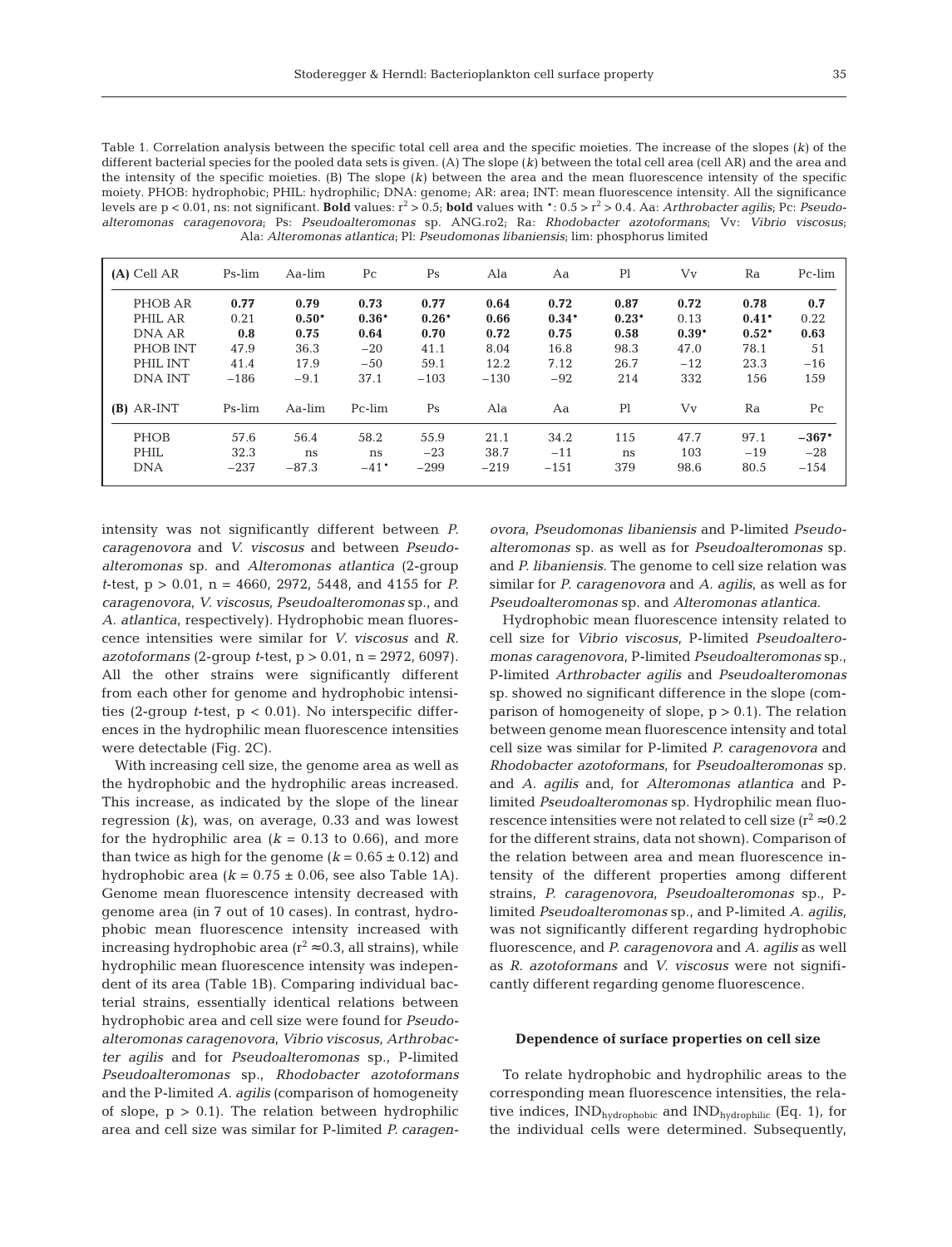these indices were related to total bacterial cell size. If percent values for the area were used in Eq. (1), changes in hydrophobic and hydrophilic properties were found to be independent of bacterial cell size (correlation,  $r^2 = 0.04$ ,  $n = 12637$ ;  $r^2 < 0.01$ ,  $n = 6817$  for hydrophobic and hydrophilic properties, respectively). If absolute values were used, however, hydrophobic and hydrophilic indices increased with cell size (data not shown). The overall higher  $IND<sub>hydrophobic</sub>$  than INDhydrophilic indicates that hydrophilic areas were smaller than hydrophobic areas.

# **Bacterial cell surface properties for individual populations**

In the above considerations, single bacterial cells exhibiting a specific property (i.e. hydrophobic or hydrophilic) were assessed. To evaluate the properties of entire populations, including those cells not exhibiting a specific property at a certain time point during the course of growth in the batch culture, we calculated the specific community indices (Eq. 2) COMhydrophobic and COMhydrophilic. COMhydrophobic (75.38 ± 25.67) was usually higher (Fig. 3) than  $COM_{\text{hydrophilic}}$  $(15.99 \pm 15.7)$ , a pattern already found on a single cell basis. For *Arthrobacter agilis*, large variations in both COMhydrophobic and COMhydrophilic were detectable (Fig. 3), attributable to the tendency of this strain to form aggregates. As *A. agilis* was the only Gram-



Fig. 3. Relation between the hydrophilic (COM<sub>hydrophilic</sub>) and hydrophobic (COMhydrophobic) properties on the population level for the different strains at specific time points. For the regression slope, data of the Gram-positive *Alteromonas agilis* are excluded  $(r^2 = 0.22, p < 0.01, n = 47)$ . lim: phosphorus limited

positive strain in our experiment, we focus in the subsequent analysis on the Gram-negative strains. COMhydrophilic was linearly related to COMhydrophobic  $(r^2 = 0.22, p < 0.01, n = 47, Fig. 3)$  and to bacterial abundance  $(r^2 = 0.14, p < 0.01, n = 47)$ , while COM<sub>hydrophobic</sub> was not correlated to bacterial abundance  $(r^2 = 0.04,$  $p > 0.01$ ,  $n = 47$ ).

Based on the calculated COMhydrophobic values for the individual bacterial strains we were able to distinguish 3 groups of bacteria. One group of bacterial strains clustering around a COM<sub>hydrophobic</sub> value of 70 (73  $\pm$  12, 69 ± 11, 68 ± 13 and 64 ± 29 for *Pseudoalteromonas* sp., P-limited *Pseudoalteromonas* sp., *Alteromonas atlantica* and *Vibrio viscosus*, respectively), the other group around 100 (102 ± 10 and 98 ± 15 for *Pseudomonas libaniensis* and *Rhodobacter azotoformans*, respectively) and *Pseudoalteromonas caragenovora* at 89 ± 8 and  $82 \pm 20$  growing under nutrient replete and P-limitation conditions, respectively. The COM<sub>hydrophobic</sub> values for each cluster were significantly different from each other (Kolmogorov-Smirnov,  $p < 0.01$ ,  $n = 14$ , 15, 31) (Fig. 3).

# **Development of the bacterial surface properties in different growth stages**

To determine whether hydrophilicity or hydrophobicity prevails in different life stages, the ratio of the fluorescence indicative for hydrophilicity and hydrophobicity (ratiophil:phob) was determined and related to the corresponding growth stages. The ratio<sub>phil:phob</sub> showed a large variation over the different growth stages. The 2 more hydrophobic bacterial clusters (Fig. 4A) showed a more variable pattern over time (comparison of slope,  $p = 0.04$ ,  $n = 48$ ) than the less hydrophobic bacterial cluster (Fig. 4B). The ratio<sub>phil:phob</sub> increased more or less continuously from the exponential to the stationary phase (linear regression,  $r^2 = 0.48$ , n = 24) in the more hydrophobic bacterial strains (Fig. 4A). The less hydrophobic bacterial strains, however, showed 2 distinct peaks, one around the late exponential phase/beginning stationary phase and another one in the late stationary/senescent phase  $(r^2 = 0.37, n = 24,$ Fig. 4B). The slopes of the 2 groups were significantly different from each other and the ratio<sub>phil:phob</sub> was significantly higher  $(0.20 \pm 0.14)$  for the more hydrophobic than for the less hydrophobic bacterial strains  $(0.14 \pm 1)$ 0.18) (2-group *t*-test, p = 0.037, n = 48). Excluding the Plimited *Pseudoalteromonas caragenovora* culture as a potentially fast growing strain, bacterial abundance of the more hydrophobic strains was significantly higher than of the less hydrophobic strains (2-group *t*-test, p =  $0.007$ ,  $n = 18$  to 24); however, the development of the slopes was similar (comparison of slopes,  $p = 0.7$ ,  $n = 24$ ).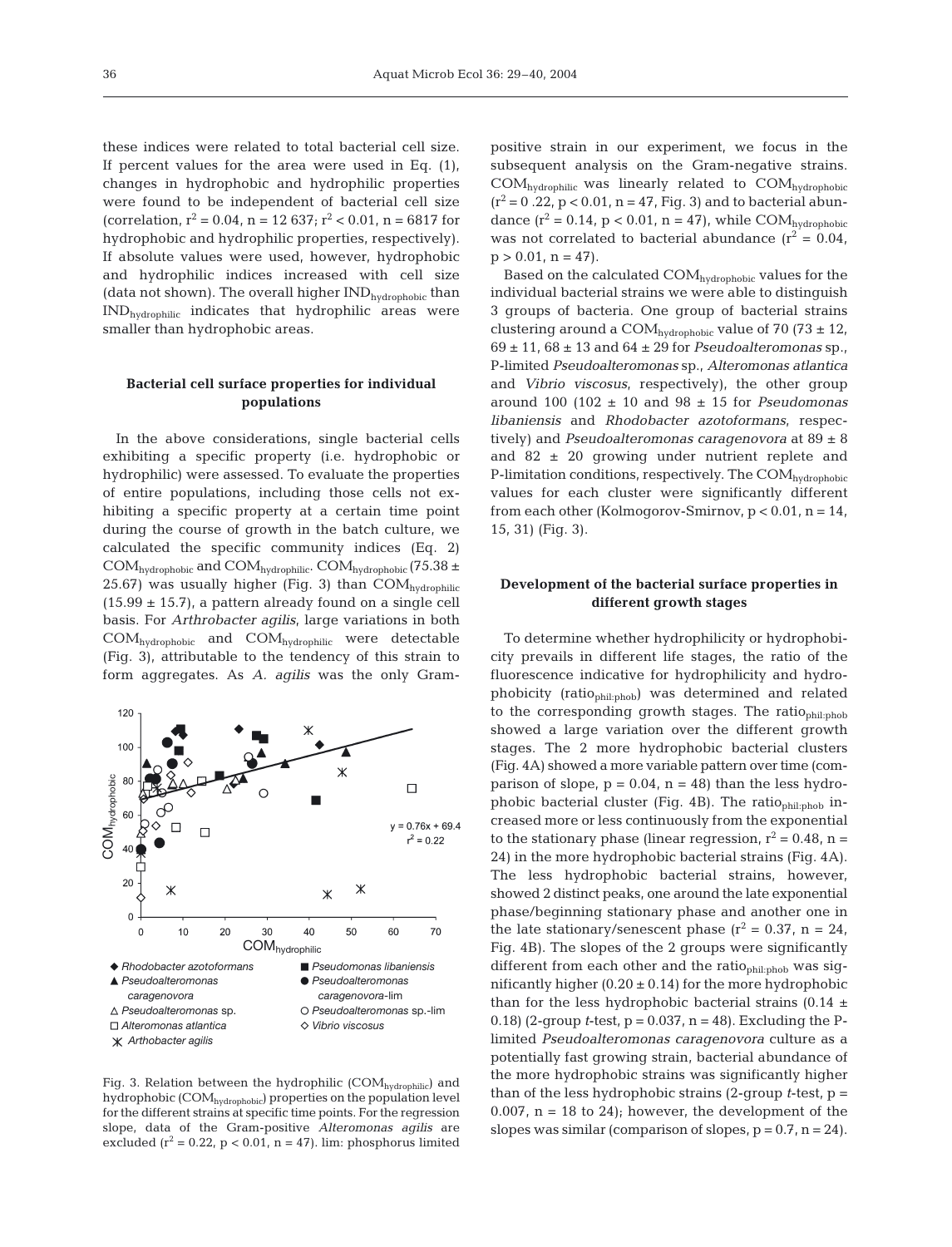

Fig. 4. Development of the ratio $_{\rm{phil:phob}}$  (COM $_{\rm{hydrophilic}}$ : COMhydrophobic) (open symbols) and bacterial abundance (BA) (closed symbols) for (A) more hydrophobic and (B) less hydrophobic bacterial strains (as described in detail in the text) over time. Slopes of regression are significantly different

between (A) and (B) for the ratio $_{\text{phil:phob}}$  but not for BA

## **DISCUSSION**

#### **Evaluation of the method**

By using 2 fluorescent stains for tracing surface properties, we were able to simultaneously measure the hydrophobicity and polar moieties of the bacterial cell surface. Rosenberg & Doyle (1990) concluded that the use of molecular probes to assess cell surface property is superior over measuring bacterial adhesion. One major drawback of our method might be that such probes eventually intercalate within the cell envelope and may bind to sites not only located at the outermost cell surface but also intracellularly. The molecular size of the stains used in this study (Alexa Fluor 594 hydrazide: 760 Da, DiI $C_{18}(5)$  oil: 960 Da) is slightly higher than the average size of molecules which can pass the Gram-negative bacterial cell wall (~600 Da) (Payne 1980, Weiss et al. 1991). Thus, we assume that the stains used in this study predominantly stain the lipopolysaccharides of the cell surface.

As pretreatment of the samples is minimized with the method presented here, the risk of major losses or

changes of the outermost cell surface is low. We obtained relative fluorescence values for specific properties and area values indicate the total cell area covered by the specific property. Due to the lack of an absolute unit for hydrophobicity, essentially all studies on the hydrophobicity of bacterial cell surfaces used relative units, making comparison of different methods difficult. Therefore, the determined variation in fluorescence can only be compared within this investigation and no external standard was applied. To allow comparison among different samples, the setting of the detector and amplitude gain and amplitude offset remained unchanged during the whole investigation and calibrated with microspheres, which were also used for size calibration. The calibration of the laser with microspheres at selected intervals is commonly used with image-analysis and laser scanning microscopy (Viles & Sieracki 1992, Rijstenbil et al. 2000).

For area detection with the CLSM, Sieracki et al. (1989) found that the visual threshold determination, as used in this study, tends to overestimate the threshold, causing an underestimation of microsphere size. These authors reported an overestimation of the actual cell size (in their case *Synechococcus* sp.) for the smallest and brightest fluorescing cells only. As cells tend to fade towards the edges (see also Fig. 1), the outermost areas might not be accurately detectable with our method, especially if the central part is intensively stained. This might have resulted in a slight underestimation of the actual cell size. The microspheres we used (2.5 µm diameter) for standardization usually indicated that we slightly overestimated their size  $(-2.7 \pm 0.2 \,\mathrm{\mu m}$ , for all the different beads).

## **Bacterial ghost cells**

It has been shown that total counts of marine bacteria include a large fraction of non-nucleoid-containing bacteria (Zweifel & Hagström 1995), these 'ghost cells' were considered to be residues of virus-lysed bacteria or remains of protozoan grazing. There is some consensus now that not all of the bacteria present in the aquatic environment are metabolically active or alive. The abundance of this 'ghost cell' fraction varies between 20 and 80% in natural communities depending on the method used to determine this fraction. A significant number of these ghost cells developed a visible nucleoid within 6 h after the addition of nutrients (Choi et al. 1996). If the size and shape of the area covered by the hydrophobic or hydrophilic properties appeared like a typical bacterium, it was classified as such even if there was no stainable genome present. Apparently, even in the exponential growth phase of some cultured bacteria not all the bacteria exhibit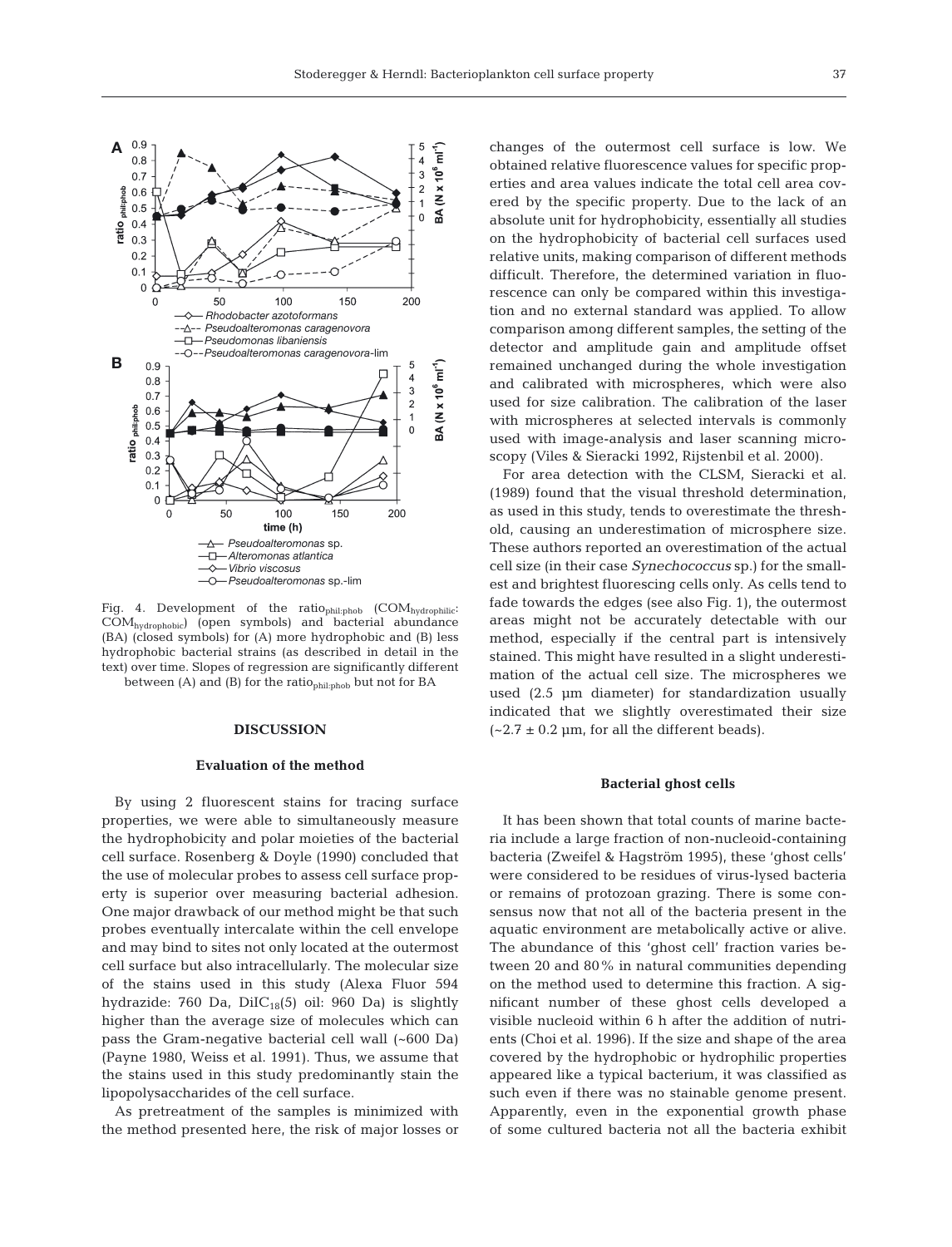a stainable genome. This was most pronounced in *Pseudoalteromonas caragenovora*, a bacterium isolated from marine snow. *P. caragenovora* grows fast under nutrient-replete conditions (see also Fig. 4) and, in the absence of grazers, a part of the population becomes inactive, i.e. it loses its stainable genome.

## **Individual surface properties and cell size**

We found that the bacterial genome covers about 60 to 70% of the total bacterial cell area (Fig. 2B); thus genome size increases with cell size, if absolute sizevalues are used. The same holds true for hydrophobic and hydrophilic properties (Table 1). However, no major changes in the corresponding mean fluorescence intensities with total cell size, were detectable (Table 1), indicating that the expression of hydrophobic and hydrophilic properties is not dependent on cell size. Related to this, we recently showed that the formation of a capsular envelope is independent of the cell size as well, (Stoderegger & Herndl 2001), even very small bacteria can produce an extensive capsule. However, a small genome size does not always imply a small cell size. *Pseudomonas libaniensis* exhibits a small genome and a fairly large cell size (Fig. 2B). Nevertheless, cell size increases with increasing genome size and the area occupied by the hydrophobic property ( $k = 0.58$ ,  $k = 087$ ,  $r^2 > 0.5$ , Table 1A).

## **Bacterial life strategies**

The development of hydrophobic and hydrophilic properties is highly dynamic and influenced by various factors. Bacteria with elevated hydrophobic properties also exhibit elevated hydrophilic properties and bacterial hydrophobicity is mainly species-dependent (Fig. 3). More hydrophobic bacteria showed a more or less steady increase in the ratiophil:phob during the life cycle while less hydrophobic bacteria showed 2 distinct peaks (Fig. 4). This distinct pattern might be a response to the nutrient availability in the cultures by these bacterial strains. We assume that hydrophilic properties of the bacterial cell are mainly related to nutrient availability, as hydrophilicity was not straindependent but varied according to growth stage in our study. Hydrophobicity plays a central role in adhesion to surfaces. Investigating different bacterial strains, increased fimbriation was clearly correlated with increased adhesion and the presence of fimbriae is associated with increased hydrophobicity and negative surface charge; positive charge increases as well, but to a smaller degree (Stenström & Kjelleberg 1985).

Although the 2 groups distinguished based on their hydrophobicity (the more and the less hydrophobic bacterial strains) exhibited similar growth rates, the more hydrophobic bacterial strains reached a higher abundance. The less hydrophobic strains that reached a lower abundance were isolated from the open Atlantic Ocean, while the strains that exhibited higher hydrophobicity were isolated from environments with a high nutrient load in the water column (coastal North Sea, coastal Adriatic Sea, *Pseudoalteromonas caragenovora* directly from marine snow), except *Pseudomonas libaniensis* (South Atlantic). Lemke et al. (1995) measured the uptake rate of different phosphate compounds in hydrophobic and hydrophilic (=less hydrophobic) bacterial strains. Overall, hydrophobic bacteria reached a higher abundance than hydrophilic bacteria and were able to utilize hydrophobic and hydrophilic organic and inorganic phosphate, whereas hydrophilic bacteria were less efficient in the uptake of hydrophobic organic phosphate compounds. Furthermore, the presence of extracellular phosphatase activity in hydrophobic cells was demonstrated (Lemke et al. 1995) and it was shown that not the lack of enzymes but the unavailability of the substrate to the enzyme was growth limiting. Büchs et al. (1988) showed that *Corynebacterium glutamicum* is hydrophobic under phosphate-replete conditions and tends to flocculate and adhere to glass surfaces. Bacteria adapted to more nutrient-replete conditions seem to be able to effectively utilize the available nutrients and express increased surface hydrophobicity and hydrophilicity.

## **Hydrophobicity and grazing**

For the water column of the subtropical Pacific, Monger et al. (1999) showed that the hydrophobicity of *Prochlorococcus* sp. declined rapidly below 80 m depth and the abundance of heterotrophic bacteria decreased slightly but steadily with depth and from more mesotrophic to more oligotrophic conditions. They showed that bacteria with the highest hydrophobicity were also grazed more efficiently by nanoflagellates. For highly hydrophobic bacterial strains, Gurijala & Alexander (1990) concluded that the advantage of more efficient growth prevails over the disadvantage of higher grazing mortality. In contrast, Matz & Jürgens (2001) did not find any correlation between grazing rates of flagellates and the surface charge of their bacterial prey. Theoretical considerations on the thermodynamic mechanism of phagocytosis also suggest that hydrophobicity should result in enhanced grazing rates (Van Oss et al. 1975, Monger & Landry 1990).

In summary, we may conclude that the more hydrophobic bacterial strains are better adapted to high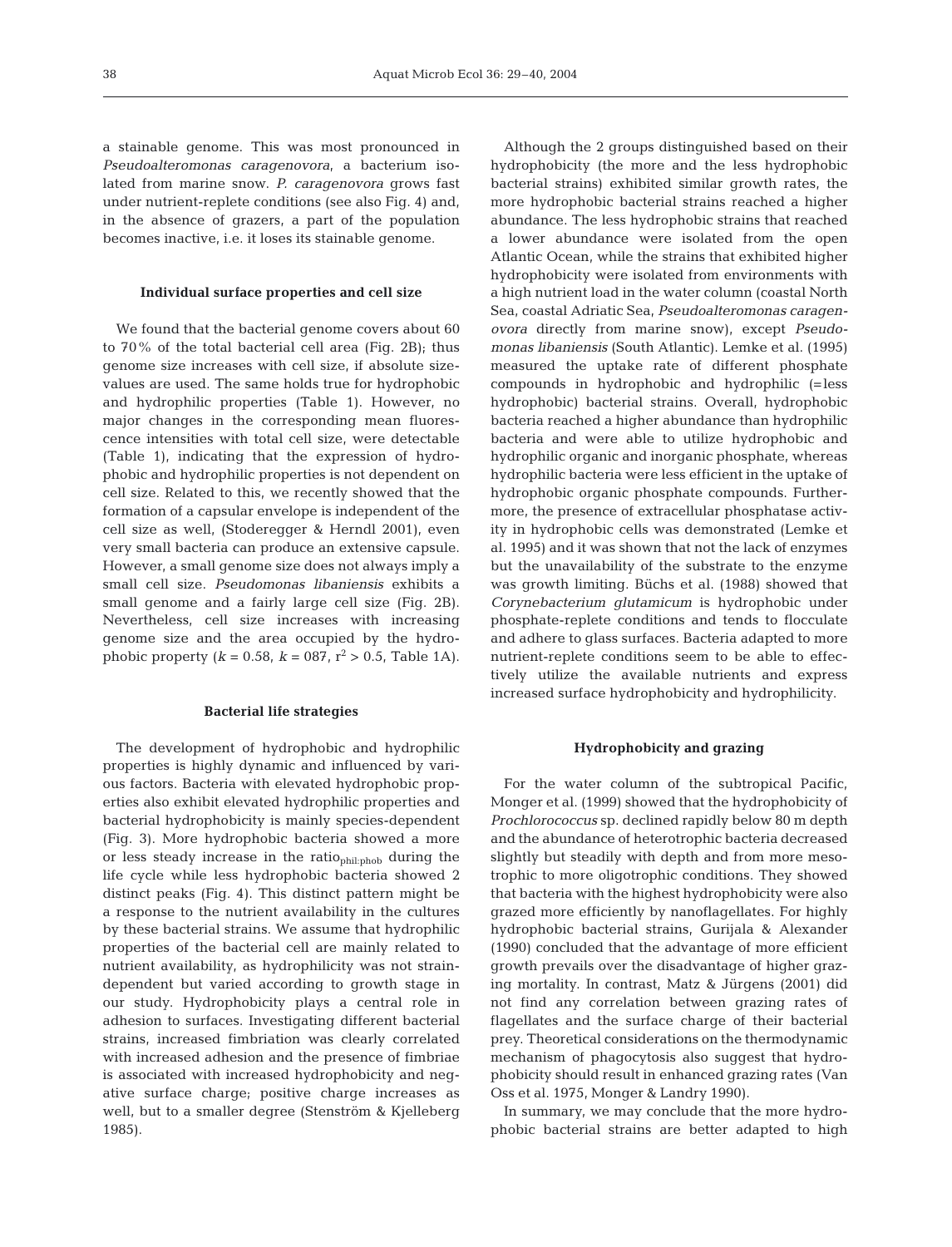nutrient conditions. Bacteria adapted to low nutrient conditions have lower growth rates, a high substrateaffinity but lower substrate demand, while bacteria with increased hydrophobic and hydrophilic properties invest energy in surface properties in order to maximize substrate utilization and compensate the higher grazing losses by elevated growth rates.

*Acknowledgements*. We thank Christian Winter and Jesus Maria Arrieta for supplying the bacterial strains. Financial support was provided by the Royal NIOZ, by a Schrödinger post-doctoral grant from the Austrian Science Foundation (FWF) to K.E.S and by the BASICS project within the 5th framework program of the European Commission.

## LITERATURE CITED

- Bayer ME, Bayer MH (1994) Biophysical and structural aspects of the bacterial capsule. Am Soc Microbiol News 4:192–198
- Büchs J, Mozes N, Wandrey C, Rouxhet PG (1988) Cell adsorption control by culture conditions. Influence of phosphate on surface properties, flocculation and adsorption behavior of *Corynebacterium glutamicum*. Appl Microbiol Biotechnol 29:119–128
- Choi JW, Sherr EB, Sherr BF (1996) Relation between presence-absence of a visible nucleoid and metabolic activity in bacterioplankton cells. Limnol Oceanogr 41(6): 1161–1168
- Dawson MP, Humphrey BA, Marshall KC (1981) Adhesion: a tactic in the survival strategy of a marine *Vibrio* during starvation. Curr Microbiol 6:195–199
- Decho AW (1990) Microbial exopolymer secretions in ocean environments: their role(s) in food webs and marine processes. Oceanogr Mar Biol Annu Rev 28:73–153
- Dyar MT, Ordal EJ (1948) Electrokinetic studies on bacterial surfaces. I. The effects of surface-active agents on the electrophoretic mobilities of bacteria. J Bacteriol 56: 149–167
- Fletcher M, Loeb GI (1979) Influence of substratum characteristics on the attachment of a marine pseudomonad to solid surface. Appl Environ Microbiol 37:67-72
- Gurijala KR, Alexander M (1990) Effect of growth rate and hydrophobicity on bacteria surviving protozoan grazing. Appl Environ Microbiol 56:1631–1635
- Heissenberger A, Leppard GG, Herndl GJ (1996) Relationship between the intracellular integrity and the morphology of the capsular envelope in attached and free-living marine bacteria. Appl Environ Microbiol 62:4521–4528
- Jana TK, Srivastava AK, Csery K, Arora DK (2000) Influence of growth and environmental conditions on cell surface hydrophobicity of *Pseudomonas fluorescens* in nonspecific adhesion. Can J Microbiol 46:28–37
- Kenne L, Lindberg B (1983) Bacterial polysaccharides. In: Aspinall GO (ed) The polysaccharides. Academic Press, New York, p 287–363
- Kennedy AFD, Sutherland IW (1987) Analysis of bacterial exopolysaccharides. Biotechnol Appl Biochem 9:12–19
- Lemke MJ, Churchill PF, Wetzel RG (1995) Effect of substrate and cell surface hydrophobicity on phosphate utilization in bacteria. Appl Environ Microbiol 61:913–919
- Luft JH (1971) Ruthenium red and violet. I. Chemistry, purification, methods of use for electron microscopy and mechanism of action. Anat Rec 171:347–368
- Malmqvist T (1983) Bacterial hydrophobicity measured as partition of palmitic acid between the 2 immiscible phases of cell surface and buffer. Acta Pathol Microbiol Immunol Scand Sect B 91:69–73
- Matz C, Jürgens K (2001) Effects of hydrophobic and electrostatic cell surface properties of bacteria on feeding rates of heterotrophic nanoflagellates. Appl Environ Microbiol 67: 814–820
- Meno Y, Fujimoto S (2002) Characteristics of capsules in enterotoxemic *E. coli* O139:K12 strains causing swine edema disease. Microbiol Res 157:1–5
- Monger BC, Landry MR (1990) Direct-interception feeding by marine zooflagellates: the importance of surface and hydrodynamic forces. Mar Ecol Prog Ser 65:123-140
- Monger BC, Landry MR, Brown SL (1999) Feeding selection of heterotrophic marine nanoflagellates based on the surface hydrophobicity of their picoplankton prey. Limnol Oceanogr 44:1917–1927
- Neu TR (1996) Significance of bacterial surface active compounds in interaction of bacteria with interfaces. Microbiol Rev 60:151–166
- Noda Y, Kanemasa Y (1986) Determination of hydrophobicity on bacterial surfaces by nonionic surfactants. J Bacteriol 167:1016–1019
- Payne JW (1980) Transport and utilization of peptides by bacteria. In: Payne JW (ed) Microorganisms and nitrogen sources. John Wiley & Sons, Chichester, p 212–256
- Pembrey R, Marshall KC, Schneider RP (1999) Cell surface analysis techniques: what do cell preparation protocols do to cell surface properties? Appl Environ Microbiol 65: 2877–2894
- Porter KG, Feig YS (1980) The use of DAPI for identifying and counting aquatic microflora. Limnol Oceanogr 25:943–948
- Rijstenbil JW, Coelho SM, Eijsackers M (2000) A method for the assessment of light-induced oxidative stress in embryos of fucoid algae via confocal laser scanning microscopy. Mar Biol 137:763–774
- Rosenberg E, Gottlieb A, Rosenberg M (1983) Inhibition of bacterial adherence to hydrocarbons and epithelial cells by emulsan. Infect Immun 39:1024–1028
- Rosenberg M, Doyle RJ (1990) Microbial cell surface hydrophobicity: history, measurement, and significance. American Society for Microbiology, Washington, DC
- Sieracki ME, Johnson PW, Sieburth JM (1985) Detection enumeration and sizing of planktonic bacteria by imageanalyzed epifluorescence microscopy. Appl Environ Microbiol 49:799–810
- Sieracki ME, Reichenbach SE, Webb KL (1989) Evaluation of automated threshold selection methods for accurately sizing microscopic fluorescent cells by image analysis. Appl Environ Microbiol 55:2762–2772
- Singh KK, Vincent WS (1987) Clumping characteristics and hydrophobic behavior of an isolated bacterial strain from sewage sludge. Appl Microbiol Biotechnol 25:396–398
- Stenström TA, Kjelleberg S (1985) Fimbria mediated nonspecific adhesion of *Salmonella typhimurium* to mineral particles. Arch Microbiol 143:6–10
- Stoderegger K, Herndl GJ (1998) Production and release of bacterial capsular material and its subsequent utilization by marine bacterioplankton. Limnol Oceanogr 43:877–884
- Stoderegger KE, Herndl GJ (2001) Visualization of the exopolysaccharide bacterial capsule and its distribution in oceanic environments. Aquat Microb Ecol 26:195–199
- Tzianabos AA, Onderdonk AB, Rosner B, Cisneros RL, Kasper DL (1993) Structural features of polysaccharides that induce intra-abdominal abscesses. Science 262: 416–419